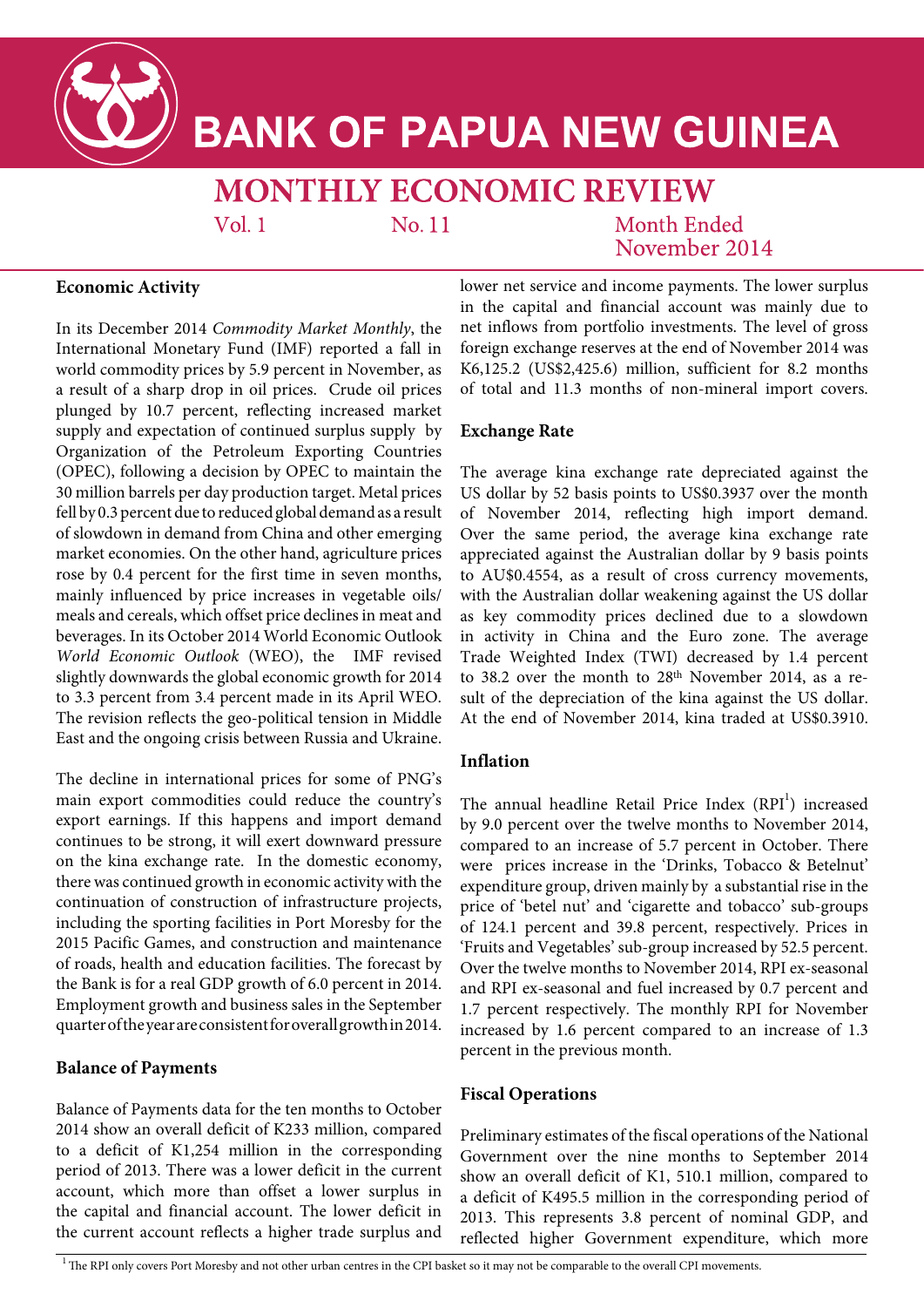than offset an increase in revenue. The budget deficit and a net external loan repayment of K146.0 million was financed with K1, 656.1 million from domestic sources.

Total revenue, including foreign grants, over the nine months to September 2014 was K6, 675.9 million, 2.0 percent higher than the receipts collected in the corresponding period of 2013. This represents 52.6 percent of the budgeted revenue for 2014. The increase in revenue was largely attributed to higher collections in direct receipts, which more than offset lower non-tax receipts and foreign grants. Total expenditure for the nine months to September 2014 was K8, 186.0 million, 16.3 percent higher than the corresponding period of 2013 and represents 54.4 percent of the budgeted appropriation for 2014. This outcome reflected higher recurrent and development expenditures.

In November 2014, the government passed a 2014 Supplementary Budget to reallocate expenditure to major projects, notably infrastructure spending for the Pacific Games and other recurrent expenditures. The Government also handed down the 2015 National Budget with total expenditure and net lending projected at K16.2 billion and total revenue and grants at K13.9 billion, hence a deficit of K2.3 billion or 4.4% of nominal GDP.

#### **Domestic Interest Rates & Monetary Aggregates**

Over the month to  $26<sup>th</sup>$  September 2014, Central Bank Bill (CBB) rates increased across all maturities except the 182-day term which had no CBB allocation since August 2014. The 28-day, 63-day and 91-day rates increased to

1.95 percent, 2.77 percent and 2.89 percent, respectively, from 1.94 percent, 2.69 percent and 2.81 percent. At the Treasury bill auction, the 182 and 365 days rates increased from 4.49 percent and 7.20 percent to 4.51 percent and 7.30 percent, respectively, at the end the month. The Kina Facility Rate (KFR) was maintained at 6.25 percent in September 2014, while the Cash Reserve Requirement (CRR) was increased by 1.0 percent to 10.0 percent in view of the persistent high liquidity level.

Over the year to  $26<sup>th</sup>$  September 2014, average lending by banks increased by 16.2 percent to K9,456.2 million. The commercial bank deposits increased by K386.8 million to K18,758.3 million between December 2013 and week-ending 26th September 2014. Over the year to  $26<sup>th</sup>$  September 2014, average deposits increased by 6.0 percent to K18,634.9 million.

#### **Monetary Policy**

The headline CPI inflation up to the September quarter and the annual RPI up to November 2014 show an upward trend for inflation. The outcomes are however, considered manageable in light of economic activity, and therefore, the Bank continues to take a cautious approach by maintaining the policy-signalling rate, the Kina Facility Rate, at 6.25 percent for the month of November 2014.